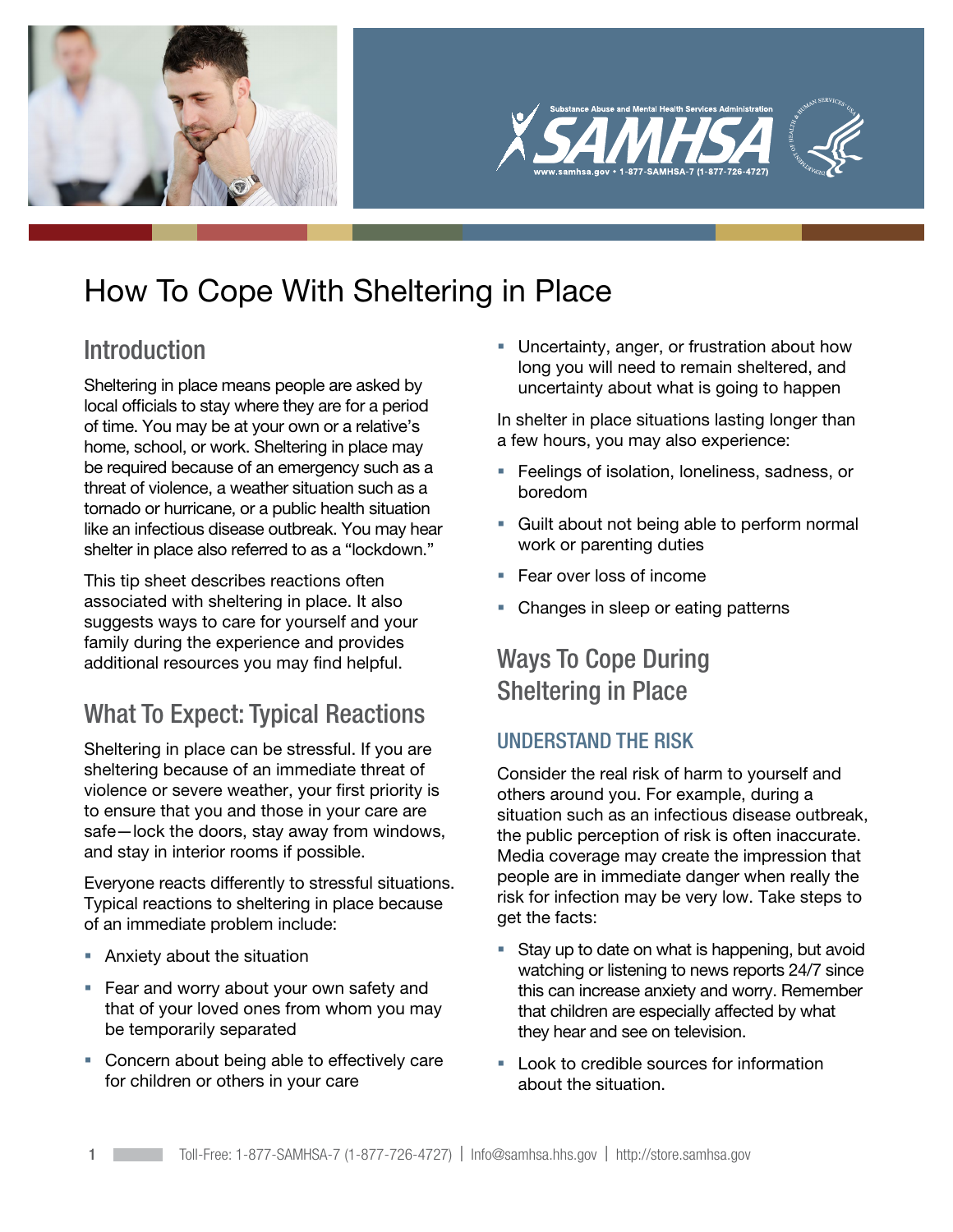### MAKE A PLAN

You can prepare in advance for a potential shelter in place in the following ways:

- **Assemble an emergency supplies kit that** includes at least 2 weeks' worth of water and shelf-stable food, medications, pet food, flashlights, and extra batteries.
- Ask your employer and your children's school administrators or daycare providers what their plan is for a shelter in place order.
- If you need ongoing medical care for a chronic health, mental health, or substance use condition, learn in advance what to do from your health care or treatment provider in the event that you cannot come to the office or clinic.



- **Develop an emergency plan with family** members that includes having each other's contact information and ensuring that all members will check in with one another as soon as possible if you are not sheltering in place together.
- Collect fun activities, books, games, and toys that can keep your children entertained, and books, movies, and games that will keep you occupied.

### USE PRACTICAL WAYS TO COPE AND RELAX

You can do many things to keep yourself calm while sheltering in place.

- Relax your body often by doing things that work for you—take deep breaths, stretch, meditate or pray, wash your face and hands, or engage in pleasurable hobbies.
- **Pace yourself between stressful activities,** and do something fun after a hard task.



- Do activities you enjoy—eat a good meal, read, listen to music, take a bath, or talk to family.
- **Talk about your experiences and feelings to** loved ones and friends as often as possible, if you find it helpful.
- **Maintain a sense of hope and positive thinking;** consider keeping a journal where you write down things you are grateful for or that are going well.

If you are feeling overwhelmed with emotions such as sadness, depression, anxiety, or feel like you want to harm yourself or others, call 911 or the National Suicide Prevention Lifeline at 1-800-273-TALK (1-800-273-8255).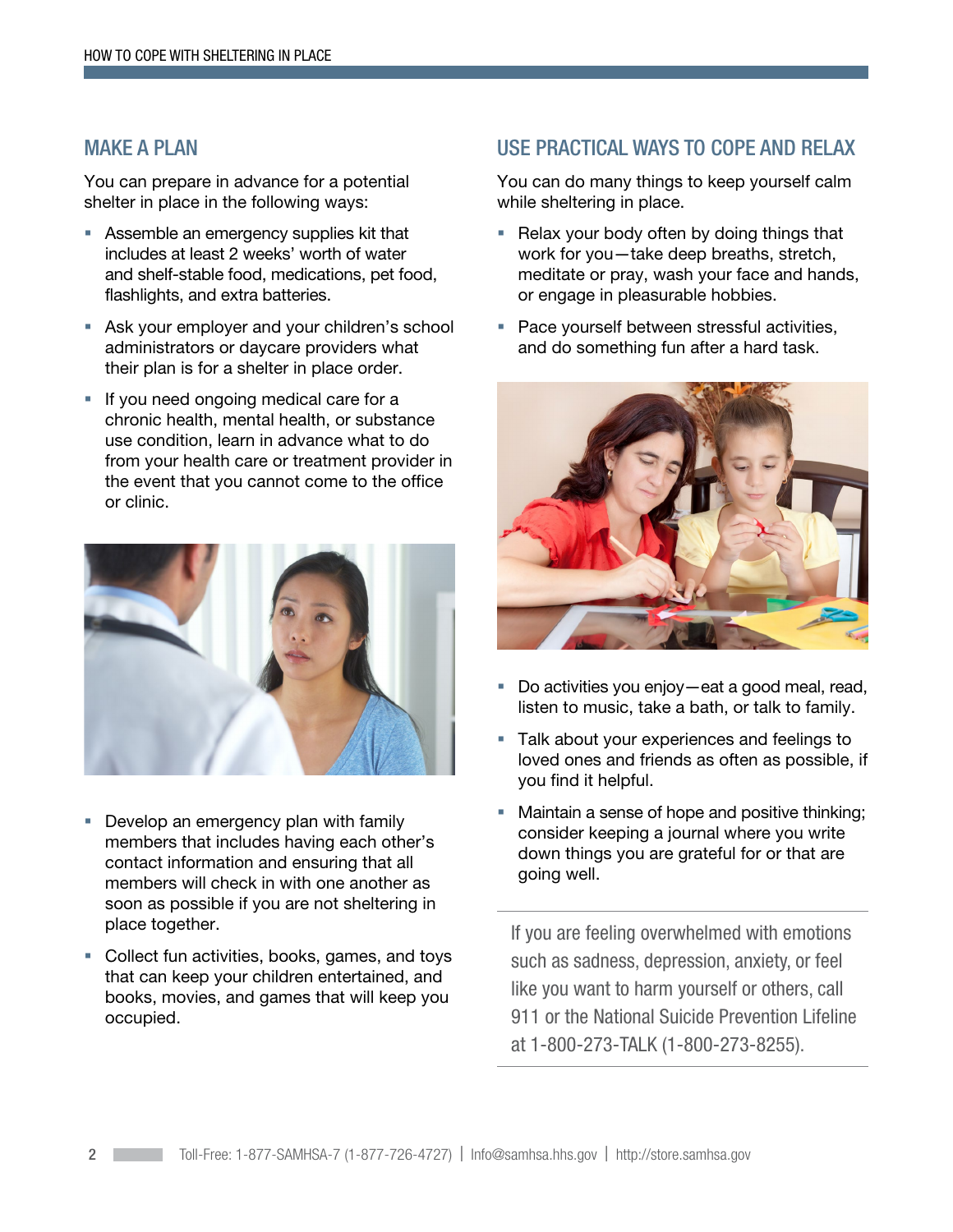### STAY CONNECTED

Staying connected with family, friends, and others you trust is one of the most helpful ways to cope with any stressful situation. Because of advances in technology, it's possible to connect with others during a shelter in place situation. You can:

**Take advantage of current technology such** as Skype or FaceTime to talk "face to face" with friends and loved ones.



- Check in with people regularly using text messaging.
- **Plug into social media sites such as Facebook** and Twitter to gain insight into what is going on in the world—just be sure that sources you follow are credible and avoid sites that produce stress or worry.
- **Sign up for emergency alerts via text or email** to ensure you get updates as soon as they're available.
- **Call SAMHSA's free 24-hour Disaster** Distress Helpline at 1-800-985-5990, if you feel lonely or need support.

If you need to connect with someone because of an ongoing alcohol or drug problem, consider calling your local Alcoholics Anonymous or Narcotics Anonymous offices.

### TALK TO YOUR DOCTORS ABOUT **TELEHEALTH**

Many health care providers can now interact with patients via Skype, FaceTime, or email. In an emergency requiring sheltering in place for several days or longer, such as an infectious disease outbreak:

 Ask your provider whether it would be possible to schedule remote appointments for mental health, substance use, or physical health needs.



- If you're worried about physical symptoms you or your loved ones may be experiencing, call your doctor or other health care provider.
- In the event that your doctor is unavailable during shelter in place and you are feeling stressed or are in crisis, call the hotline numbers listed at the end of this tip sheet for support.